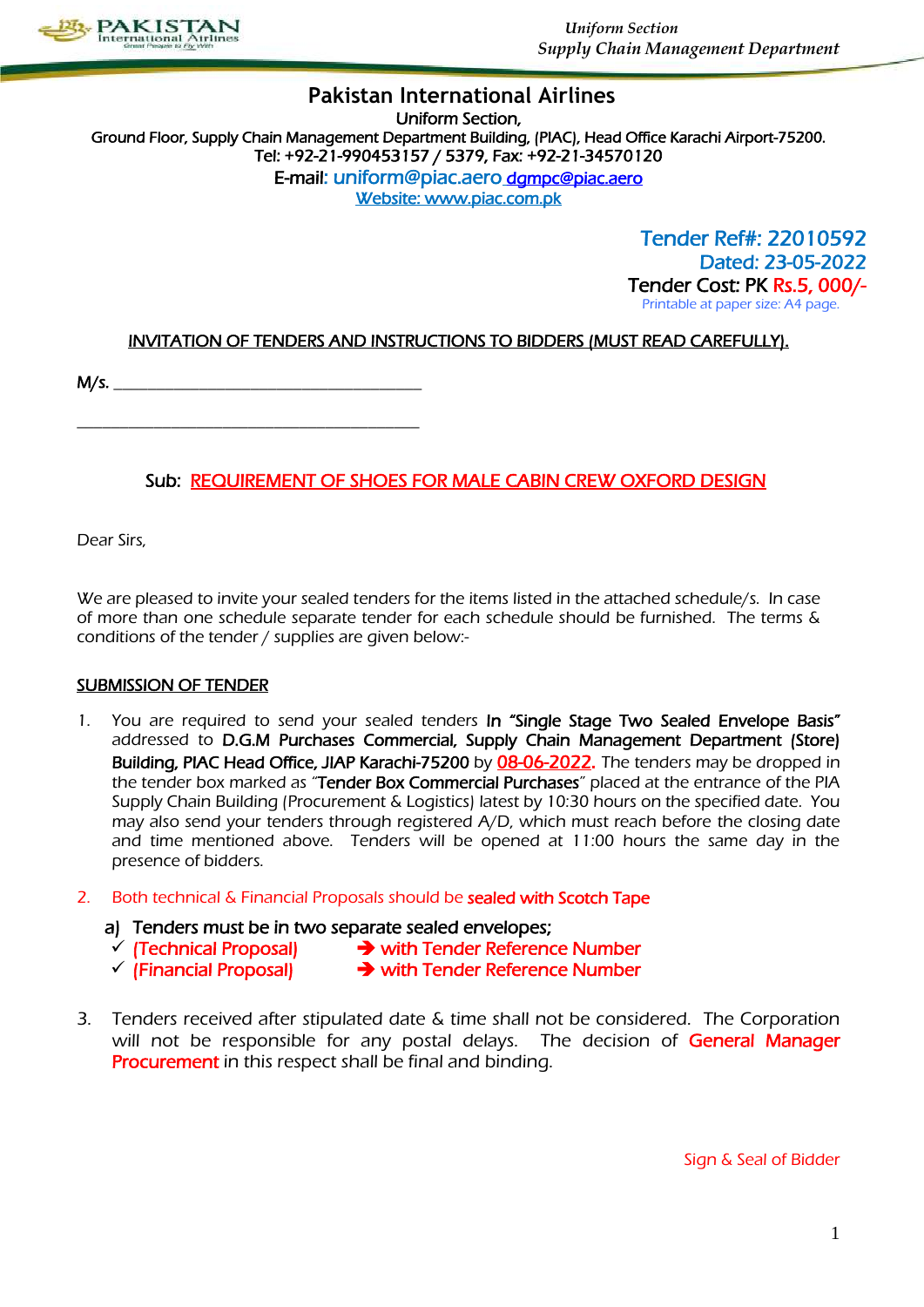

### EARNEST MONEY

The Tender should be accompanied by amount Rs: 20,000/" of the total tendered value having been deposited in terms of a Pay Order **[from any scheduled bank]** must be payable at Karachi Pakistan in lieu thereof in the name of M/S PAKISTAN INTERNATIONAL AIRLINES as interest free Earnest Money (Refundable) with Financial Proposals. Earnest Money in any other shape shall not be accepted. Earnest / Security Money deposited against a running contract (s) purchase orders(s) shall not be transferable as earnest money for any other tender. All tenders without Earnest Money shall not be considered.

### SECURITY DEPOSIT

The successful bidders upon award of Contract / Purchase Order will be required to furnish in the amount Rs: 32,000/" of total tender value as interest free Security deposit in shape of Pay Order of an equivalent amount or a Bank Guarantee for an equivalent amount countersigned by the Head Office of the Bank and to remain valid 3-months after the expiry period of the Contract. The Earnest Money already held can be converted into Security Deposit and balance amount if any shall be deposited as above.

### PREPARATION OF TENDER

Tender will be opened on "Single Stage Two Sealed Envelopes" basis. All bidders must submit two sealed envelopes "Technical proposal and Financial Proposal" on specified tender opening date/time. Technical Proposal will be opened on same date, whereas Financial Proposal will remain sealed till the evaluation of samples according to specification carried out by PIA Management. Financial Proposal of only those bidders will be opened whose sample are found acceptable. Evaluation Report as per PPRA Rule-35 will be uploaded on both PPRA/PIA websites.

### Financial Proposal having following documents.

- 1. Tender Schedule "A" Complete Form {All pages} duly filled in, signed, stamped every page and sealed with scotch tape.
	- Pay Order amount Rs:20,000/" [from any scheduled bank] for Earnest Money (Refundable/Interest Free). (On back side of Pay Order Vendor must write company name/stamp, Tender Ref. No, date & amount Rs: 20,000/" Earnest Money)

Technical Proposal having following documents "Mandatory Requirement".

- 1. Tender Fees Pay Order of Rs.5,000/- (Non-Refundable).
	- (On back side of Pay Order Vendor must write company name/stamp, Tender Ref. No, date & Pay Order for Tender Fee)
- 2. Quality samples (01 Pairs) (Non-Returnable).
- 3. Company profile, Copy of GST & NTN certificate
- 4. Tender Schedule "B" must be attached with Technical Proposal/ all pages.
- 5. Food Grade Certificates. / Test Report of sample from PCSIR/PSQCA/Any Reputable Lab. (only for non food items) (if required)
- 6. Manufacturer / Importer / Authorized Distributor with Authorization Certification from Manufacturer (Documentary Proof /Evidence of import/ FBR active GST/NTN Certificate required).
- 7. Samples must be without stamp & without vendor name only temporary sticker for identification is allowed.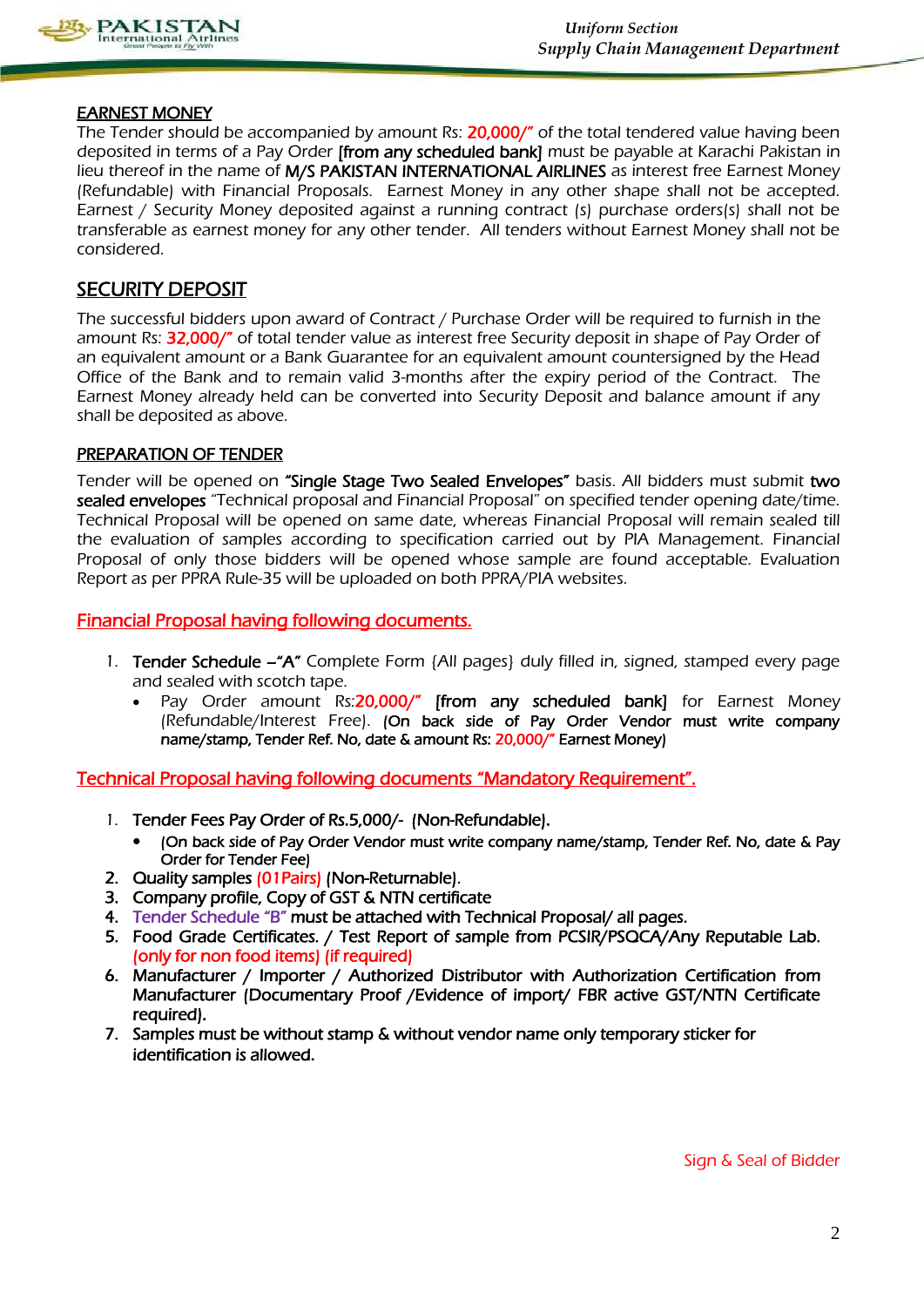

All information about the material proposed to be supplied must be given as required in the schedule to tender.

The tender will not be considered if complete information required is not given therein. Particular attention must be paid to delivery time.

Authorized Signatures of individual signing the tender and other documents connected with the contract must specify whether signing as:

In any query without hesitate you will contact / emails above mentioned concerned officer.

- a) Sole Proprietor or his attorney.
- b) A registered active partner of the firm or his attorney.
- c) For the firm per procreation.
- d) As secretary, Manager, Partner, etc., or their attorney in case of firms registered under Partnership Act.
- e) The Bidders must indicate whether its firm / company / organization etc is registered with PIA or not. If registered then specify PIA Registration number.

### PRICES

- a) The Prices quoted must be net as per accounting unit as shown in the Schedule to tender inclusive of all duties / taxes, packing, octroy and delivery charges for free delivery to Local Receipt Section SCM Department Building PIA Karachi Airport. However, if GST is applicable, same should be shown separately.
- b) The Prices mentioned in the tender will be treated as firm till the completion of Purchase Order / Contract.
- c) The Prices must be stated for each item separately both in words and figures in Pakistan Currency. Additional information, if any must be linked with entries on the Schedule to Tender. d) Offers must be valid for 120 days.
- e) Rates must be written on PIA prescribed form otherwise Bids will not be entertained.
- f) Correction White Fluid or Over Writing strictly not allowed otherwise tender will be rejected/ not-considered.
- g) For foreign bidders rates will be converted into local currency at the date of financial opening & will be locked till completion of P.O supplies.

### ACCEPTANCE OF TENDER

PIA do not pledge themselves to accept the lowest tender and reserve the right to accept or reject any or all tenders / quotations, divide business among more than one supplier or accept the tenders at rates on lowest individual items or extend the date of opening / cancel as per PPRA Rules.

> Yours truly, *for* Pakistan International Airlines

 Muhammad Saleem Akhtar DGM Purchases Commercial

Encl:

- 1. Tender Schedule "A" & "B" complete form.
- 2. Undertaking (If attached with tender)

Notes: 1- Prescribed Tenders form for the subject item may be directly downloaded from [www.piac.com.pk](http://www.piac.com.pk/) or www.ppra.org.pk websites.

http://www.piac.com.pk/PIA\_Business/pia-Business\_Tenders.aspx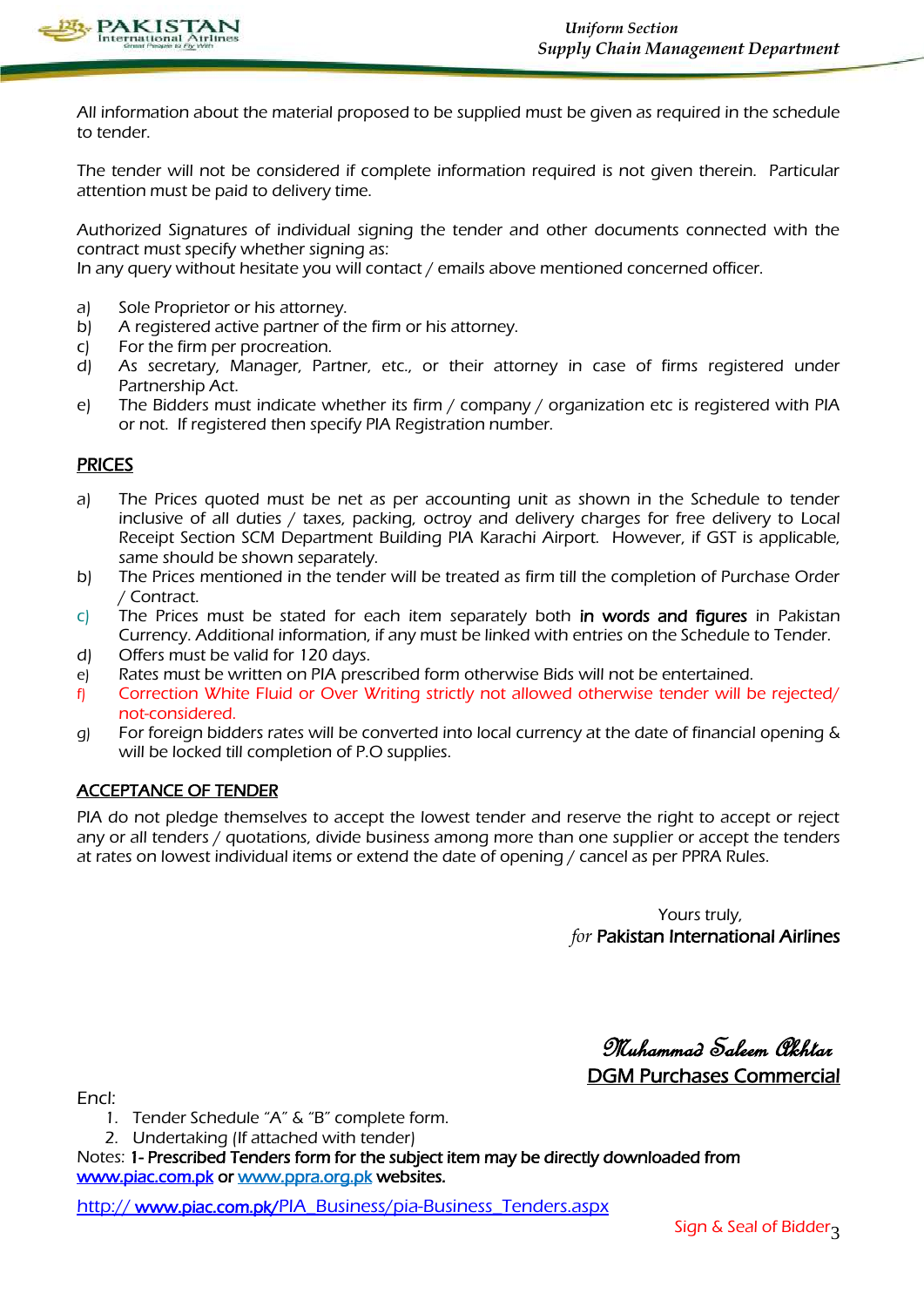

 *Uniform Section Supply Chain Management Department*

### TENDER SCHEDULE "A"

REF NO: UFM-22010592

| Particulars of Item                                      | Unit | Quantity<br>Required                     | <b>Unit Rate</b><br><b>PKR</b> | GST [if<br>Applicable] | Total<br>Value Rs. |
|----------------------------------------------------------|------|------------------------------------------|--------------------------------|------------------------|--------------------|
| <b>Shoes For Male Cabin Crew</b><br><b>OXFORD DESIGN</b> | Pair | 250                                      |                                |                        |                    |
| Total Value in figures/words $\rightarrow$               |      |                                          |                                |                        |                    |
|                                                          |      | TOTAL CONTRACT VALUE Rs. $\rightarrow$   |                                |                        |                    |
|                                                          |      | EARNEST MONEY Rs: 20,000/: $\rightarrow$ |                                |                        |                    |
| <b>Nictor</b>                                            |      |                                          |                                |                        |                    |

<u>Note</u>:

- After receiving of P.O. bidder must submit additional amount Rs: 61400/" as Security Deposit within five (05) working days.
- $\triangleright$  Delivery required in Three (03) equal installments with the gap of 30 days as required.
- $\triangleright$  First delivery required within 15 days after P.O received or as agreed (both mutual understanding basis).
- **Bidders are require to offer one rate despite offering more than one proposal / sample. In case of more than one financial offer / rate, bidders must submit separate Technical & Financial Proposals (with tender fee & amount Rs: 20,000/" ( E.M) for local bidders).**

### Declaration by Bidder (s):

We/ I hereby confirmed having read and understood the terms and conditions of the tender and we / I expressly confirm and agree that our tender for the supply of above mentioned items are in terms of and subject to the terms and conditions of the tenders.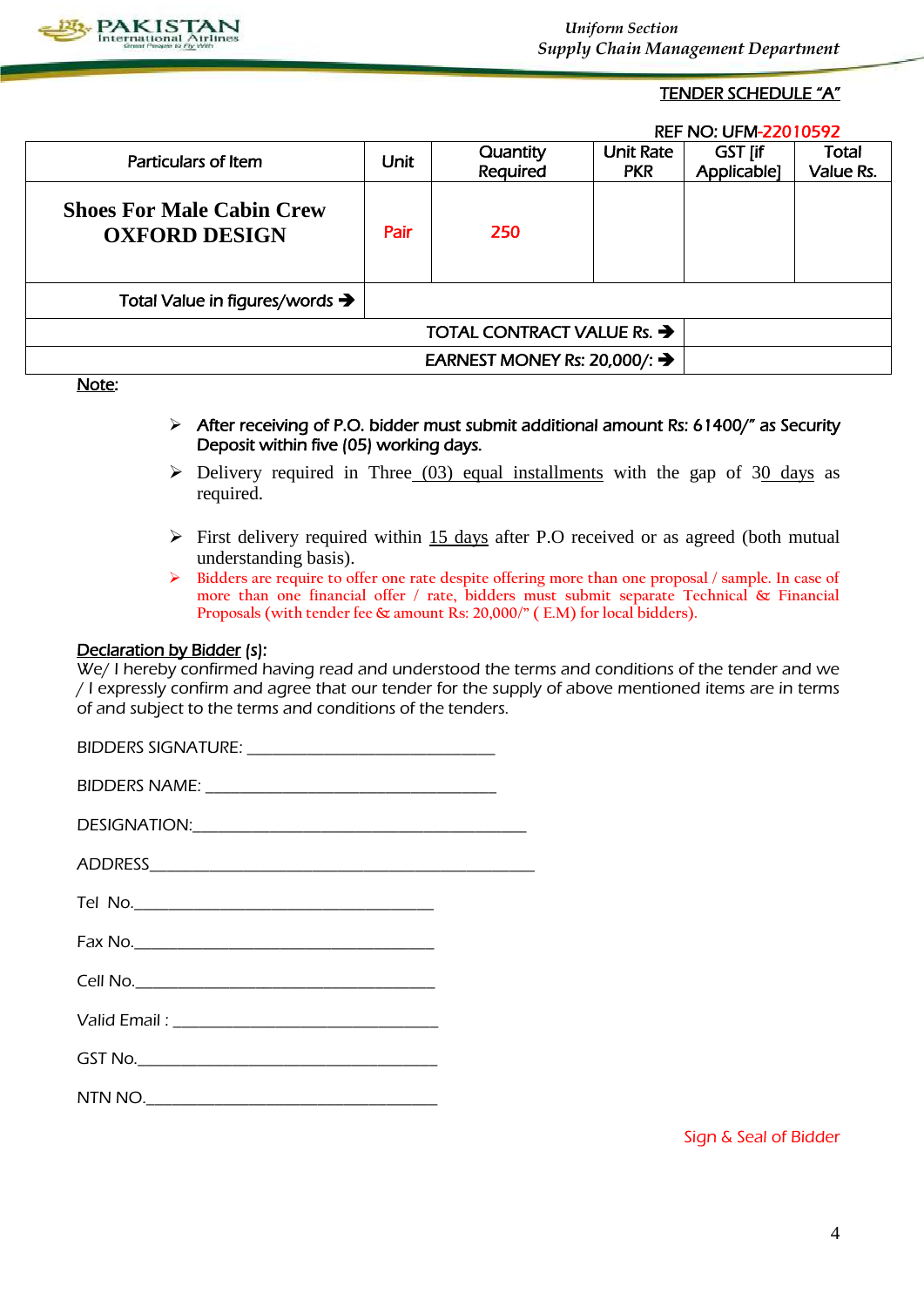

#### *Uniform Section Supply Chain Management Department*

# Mandatory Requirement

# TENDER SCHEDULE "B"

|                        |                                                                                                                                                                                  | <b>Cabin Shoes For Male Cabin Crew</b>               |  |
|------------------------|----------------------------------------------------------------------------------------------------------------------------------------------------------------------------------|------------------------------------------------------|--|
|                        |                                                                                                                                                                                  |                                                      |  |
| <b>MALE CREW SHOES</b> |                                                                                                                                                                                  |                                                      |  |
| <b>MATERIAL</b>        | <b>UPPER LEATHER</b>                                                                                                                                                             | HIGH QULAITY UPPER LEATHER                           |  |
|                        | <b>INNER LINING</b>                                                                                                                                                              | SYNTHETIC PU/ SYNTHETIC                              |  |
|                        |                                                                                                                                                                                  | <b>LEATHERETTE</b>                                   |  |
|                        | <b>MIDSOLE</b>                                                                                                                                                                   | AMBICORK MIDSOLE HAVING GREAT                        |  |
|                        |                                                                                                                                                                                  | THERMAL AND DYNAMIC BAHAVIOR                         |  |
|                        | <b>SOLE</b>                                                                                                                                                                      | ANTI-SKID NITRILE NATURAL RUBBER<br><b>SOLE</b>      |  |
| <b>COLOR</b>           | <b>UPPER LEATHER</b>                                                                                                                                                             | <b>BLACK</b>                                         |  |
|                        | <b>INNER LINING</b>                                                                                                                                                              | <b>TAN</b>                                           |  |
|                        | <b>MIDSOLE</b>                                                                                                                                                                   | <b>TAN</b>                                           |  |
|                        | <b>SOLE</b>                                                                                                                                                                      | <b>BLACK</b>                                         |  |
| <b>TOE TYPE</b>        | <b>ROUND</b>                                                                                                                                                                     | <b>OXFORD STYLE</b>                                  |  |
| <b>SIZES</b>           | $37 - 46$                                                                                                                                                                        | <b>RATIO WILL BE BASED ON</b><br><b>MEASUREMENTS</b> |  |
| <b>QUANTITY</b>        | <b>PAIRS</b>                                                                                                                                                                     |                                                      |  |
|                        |                                                                                                                                                                                  |                                                      |  |
|                        | Manufacturer / Authorized Distributors of related trade are allowed to Participate,<br>Rease attach copy of Authorization Certificate issued                                     |                                                      |  |
|                        | Participant must be registered with Sales Tax Authorities<br>→ Please attach copy of GST Registration Certificate.<br>Quality samples 01 Pair must be submitted (non-returnable) |                                                      |  |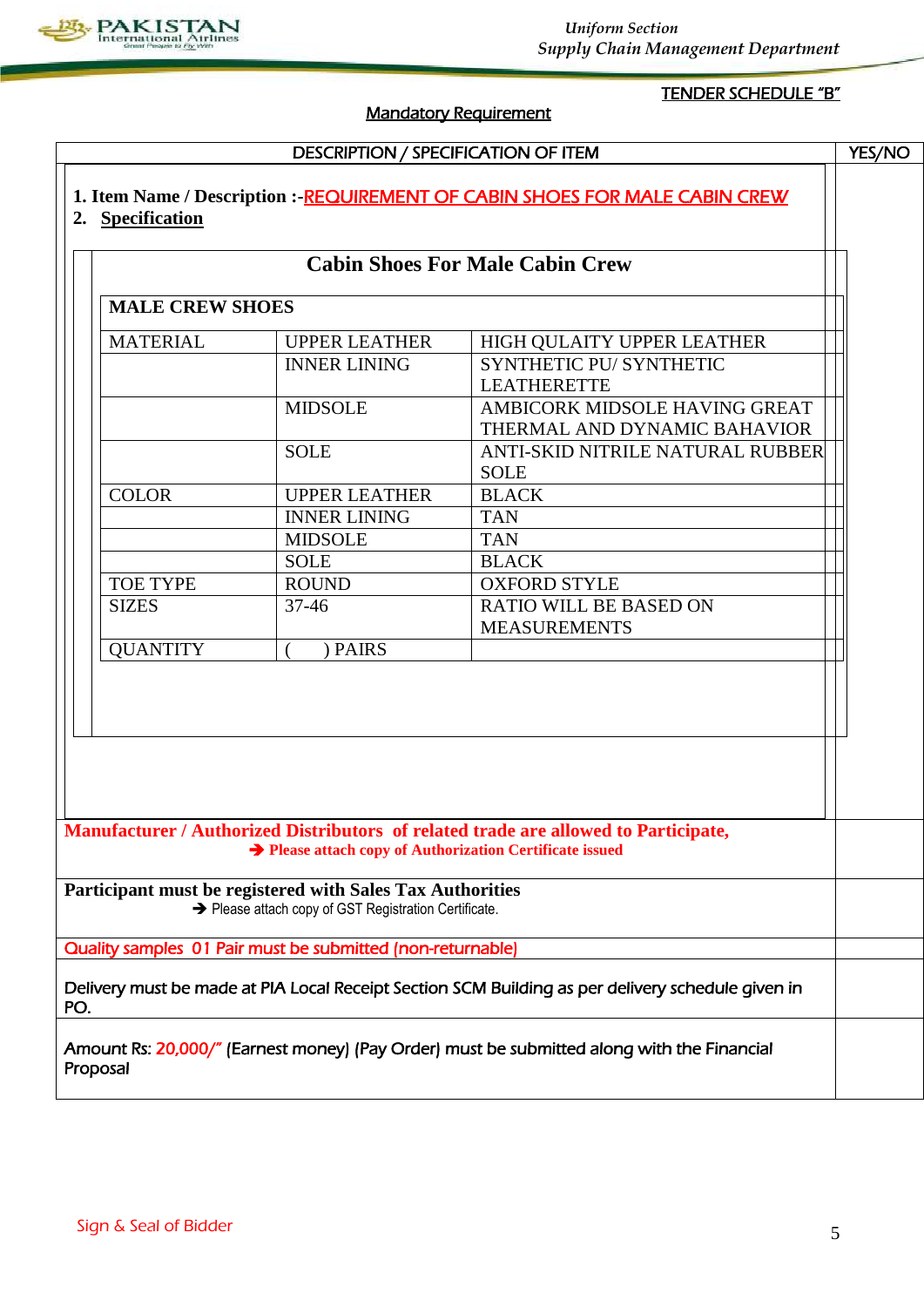

# Tender Terms & Conditions

- 1. If any stage documents provided by participants found tempered / bogus amount Rs: 20,000/" deposited (E/Money) will be fortified.
- 2. For the life rack item should be two (02) years expiry date from the delivery date.
- 3. All participants are required to quote one rate inclusive all Govt: Taxes & GST separately.
- 4. Please note that quoted rates must be firm and final in all respect.
- 5. Guarantee & warrantee must be provided. (if applicable)
- 6. Payment TERMS NET THIRTY (30) DAYS or as agreed, income tax will be deducted at source.
- 7. Quotation must be valid for 120 days from the date of technical proposal opening.
- 8. Quantity 15% may increase or decrease.
- 9. Bid will be awarded on technically qualified individual lowest rates basis.
- 10. All foreign vendors must send their sealed quotation via courier service directly to Chief, Supply Chain Management Department. PIA will not be responsible for any postal delay.
- 11. Items are subject to evaluation by providing advance sample to determine the required quality by the user department/Joint Evaluation Committee.
- 12. Item found below PIA standard shell be rejected & not entertained.
- 13. Supplier should fulfill all documentary requirements as per PIA procedure.
- 14. Must comply with Food Laws of Pakistan / product country.
- 15. All Bidders should fulfill every column and attach the relevant documents along with the proposals.
- 16. If goods deliver late than delivery schedule mentioned in Purchase Order. An amount Rs: 20,000/" of invoice / bill value will be deducted.
- 17. PIA has right to visit the bidder's manufacturing site.
- 18. Technically successful bidders will be informed their results & Financial Opening date.
- 19. During the whole delivery period, PIA can verify the material from any independent Laboratory for which charges will be deducted from the bills / security deposit of the vendor.
- 20. Tenders all conditions are applicable to all Local & Foreign Bidders.
- 21. If you have any query you can contact without any hesitation to concerned Procurement Officer email [uniform@piac.aero](mailto:uniform@piac.aero) 92-21-99043157.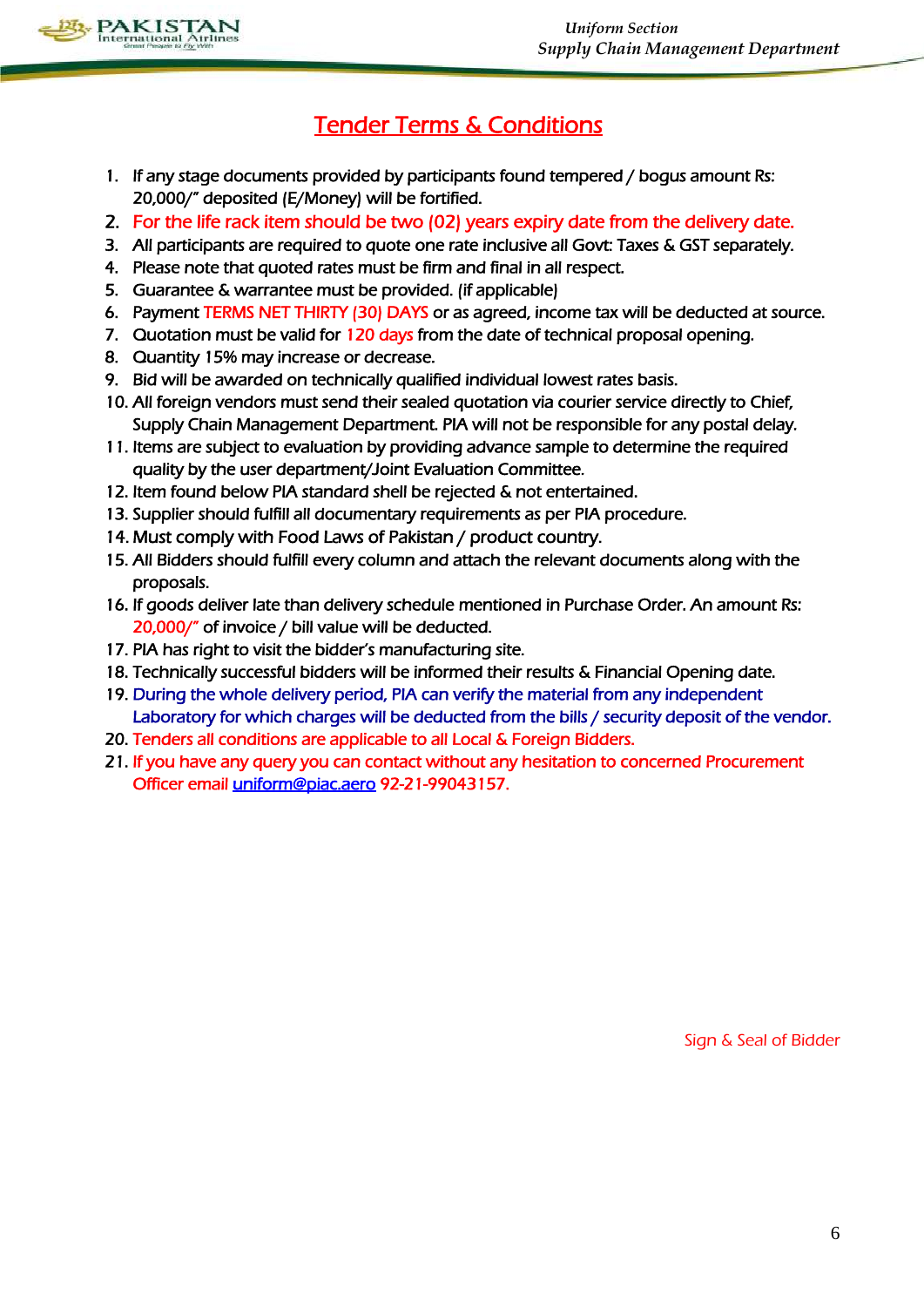

### (RUPEE ONE HUNDRED NON-JUDICIAL STAMP PAPER)

### Chief, Supply Chain Management Department Pakistan Intentional Airlines Corporation Head Office J.I.A.P Karachi-75200 Pakistan.

### Subject: UNDERTAKING TO EXECUTE CONTRACT

Dear Sir,

1. We / I, the undersigned bidders do here by confirm, agree and undertake to do following in the event our / my tender for \_\_\_\_\_\_\_\_\_\_\_\_\_\_\_\_\_\_\_\_, is approved and accepted:-

2. That we / I will enter into and execute the formal contract, a copy of which has been supplied to us / me, receipt whereof is hereby acknowledged and which has been studied and understood by me / us without any change, amendment, revision or addition thereto, within a period of seven days when required by PIA to do so.

3. That all expenses in connection with the preparation and execution of the contract including stamp duty will be burned by us / me.

4. That we / I shall deposit with PIA the amount of Security as specified in the contract which shall continue to be held by PIA until three months after expiry of the contract period.

5. That in event of our / my failure to execute the formal contract within the period of Seven days specified by PIA the Earnest Money/Security Deposit held by PIA shall stand forfeited and we / I shall not question the same.

| N.I.C. # $\frac{1}{2}$ |  |
|------------------------|--|
|                        |  |
|                        |  |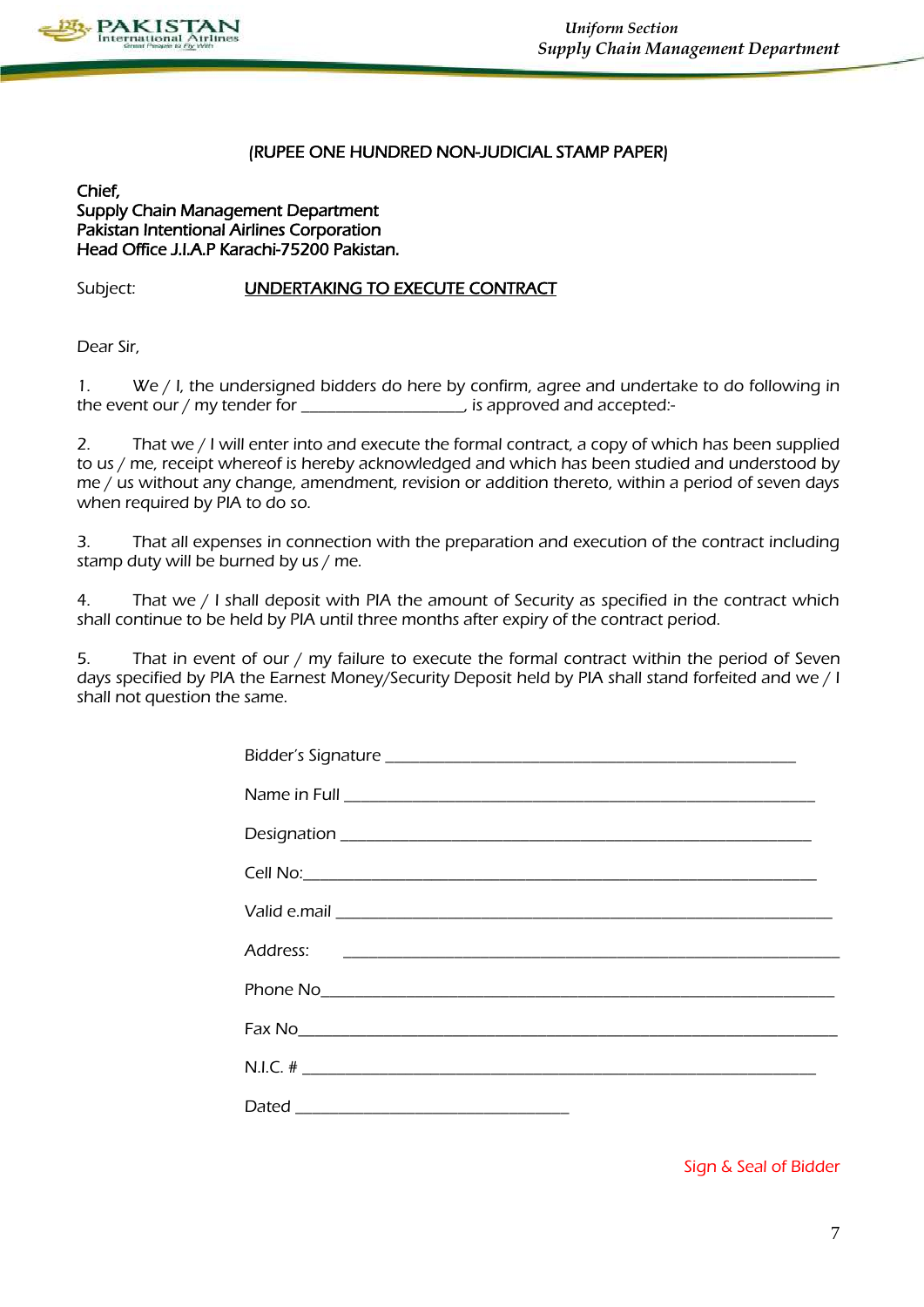

## INTEGRITY PACT / DISCLOSURE CLAUSE

#### Must be printed on company Letter Head

# Declaration of Fees, Commissions and Brokerage Etc. Payable by the Suppliers, Vendors, Distributors, Manufacturers, Contractor & Service Providers of Goods, Services & Works

M/s.\_\_\_\_\_\_\_\_\_\_\_\_\_\_\_\_\_\_\_\_\_\_\_\_\_\_\_\_\_\_\_\_\_\_\_\_\_\_\_\_\_\_\_\_\_\_\_\_\_\_\_\_\_\_\_\_\_\_\_\_\_\_ the Manufacturer / Authorized Distributor / Seller / Supplier / Contractor hereby declares its intention not to obtain the procurement of any Contract, right, interest, privilege or other obligation or benefit from Government of Pakistan or any administrative sub-division or agency thereof or any other entity owned or controlled by it (GOP) through any corrupt business practice.

Without limiting the generality of the forgoing the Seller / Supplier / Contractor represents and warrants that it has fully declared the brokerage, commission, fees etc., paid or payable to anyone and not given or agreed to give and shall not give or agree to give to anyone within or outside Pakistan either directly or indirectly through any natural or juridical person, including it affiliate, agent, associate, broker, consultant, director, promoter, shareholder sponsor or subsidiary, any commission, gratification, bribe, finder's fee or kickback whether described as consultation fee or otherwise, with the object of obtaining or including the procurement of a contract, right, interest, privilege or other obligation or benefit in whatsoever form from Government of Pakistan, except that which has been expressly declared pursuant hereto.

The Seller / Supplier / Contractor certifies that it has made and will make full disclosure of all agreements an arrangements with all persons in respect of or related to the transaction with Government of Pakistan and has not taken any action or will not take any action to circumvent the above declaration, representation or warranty.

The Seller / Supplier / Contractor accepts full responsibility and strict liability for making any false declaration, not making full disclosure, misrepresenting facts or taking any action likely to defeat the purpose of this declaration, representation and warranty. It agrees that any contract, right, interest, privilege or other obligation or benefit obtained or procured as aforesaid shall without prejudice to any other right and remedies available to Government of Pakistan under any law, contract or other instrument, be void-able at the option of Government of Pakistan.

Notwithstanding any rights and remedies exercised by Government of Pakistan in this regard, the Seller / Supplier / Contractor agrees to indemnify Government of Pakistan for any loss or damage incurred by it on account of its corrupt business practices and further pay compensation to Government of Pakistan in any amount equivalent to ten time the sum of any commission, gratification, brief, finder's fee or kickback given by the Seller / Supplier / Contractor as aforesaid for the purpose of obtaining or inducing the procurement of any contract, right, interest, privilege or other obligation or benefit in whatsoever from Government of Pakistan.